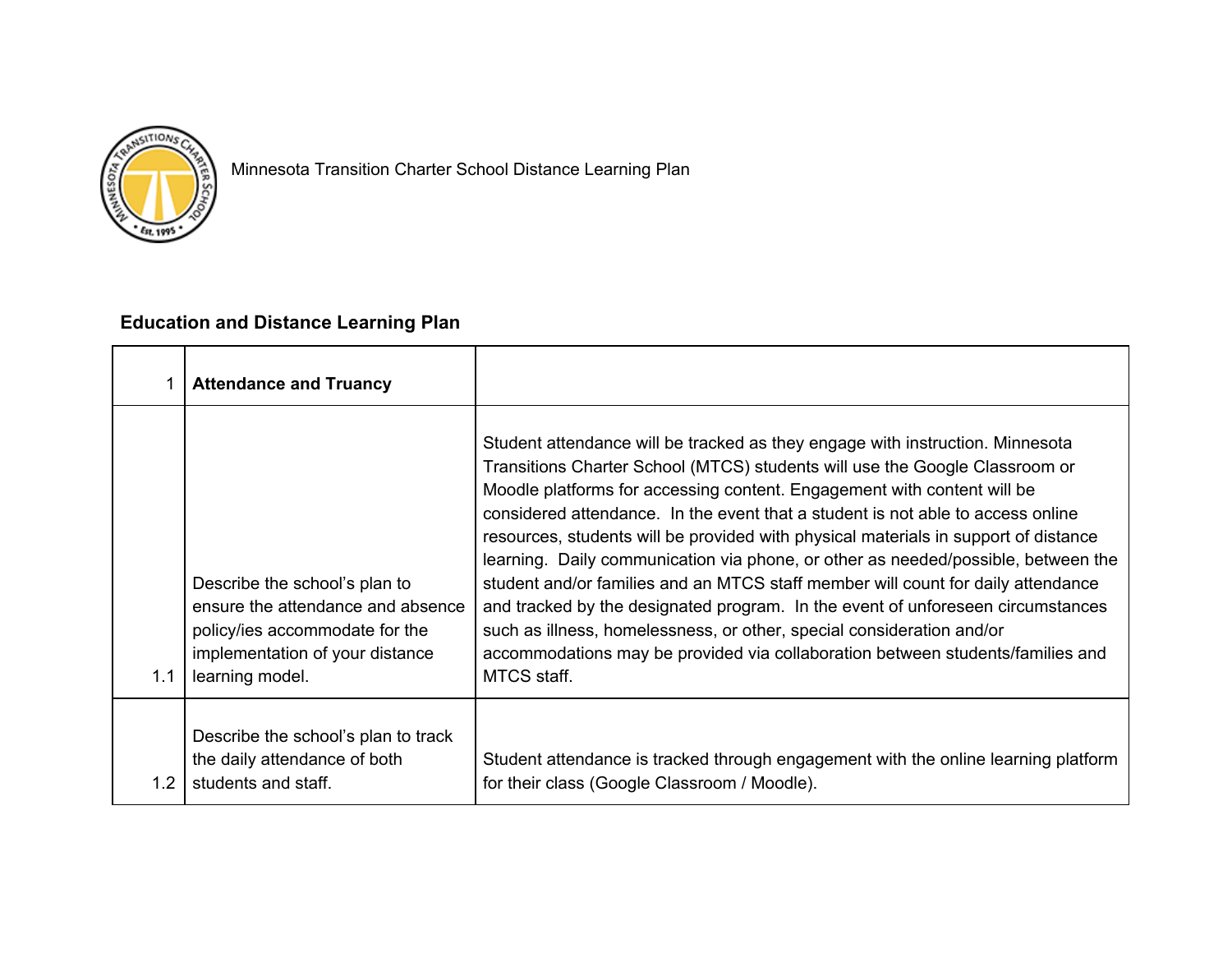|     |                                                                                                                    | Staff attendance will be tracked by school administration. Methods for tracking staff<br>attendance include:<br>Daily and/or weekly staff meetings, department and/or grade level meetings<br>per site director/principal discretion.<br>Monitoring of online engagement (Green dot indicating presence on google)<br>Availability of all staff between 9:00 a.m. and 3:00 p.m.<br>$\overline{\phantom{a}}$<br>Scheduled direct instruction via Zoom or Hangouts<br>Student communication logs<br>Daily attendance will be recorded in Skyward and tracked via our 3 district<br>MARRS coordinators and ADMs will continue to be tracked as well                                                                                                                                                                                                                                                                       |
|-----|--------------------------------------------------------------------------------------------------------------------|------------------------------------------------------------------------------------------------------------------------------------------------------------------------------------------------------------------------------------------------------------------------------------------------------------------------------------------------------------------------------------------------------------------------------------------------------------------------------------------------------------------------------------------------------------------------------------------------------------------------------------------------------------------------------------------------------------------------------------------------------------------------------------------------------------------------------------------------------------------------------------------------------------------------|
| 1.3 | Describe the school's plan to clearly<br>communicate attendance<br>expectations to students, staff and<br>parents. | By Friday afternoon on 3-27-20, district administration will send expectations for<br>distance learning to students and families about the method for tracking attendance<br>and expectations for daily participation in class.<br>MTCS will expect all staff to be available and engage remotely between the hours of<br>9:00 AM and 3:00 PM. Faculty are expected to maintain the same hours of work per<br>week that they were assigned to when working in the building and have the same<br>work calendar as described in their contract. Employees working from home should<br>be accessible at all times during their scheduled work time, should attend and<br>participate in all scheduled meetings and respond to calls, emails and other<br>messages in a timely manner. If an employee is unable to meet these availability<br>expectations, they are expected to communicate with their direct supervisor. |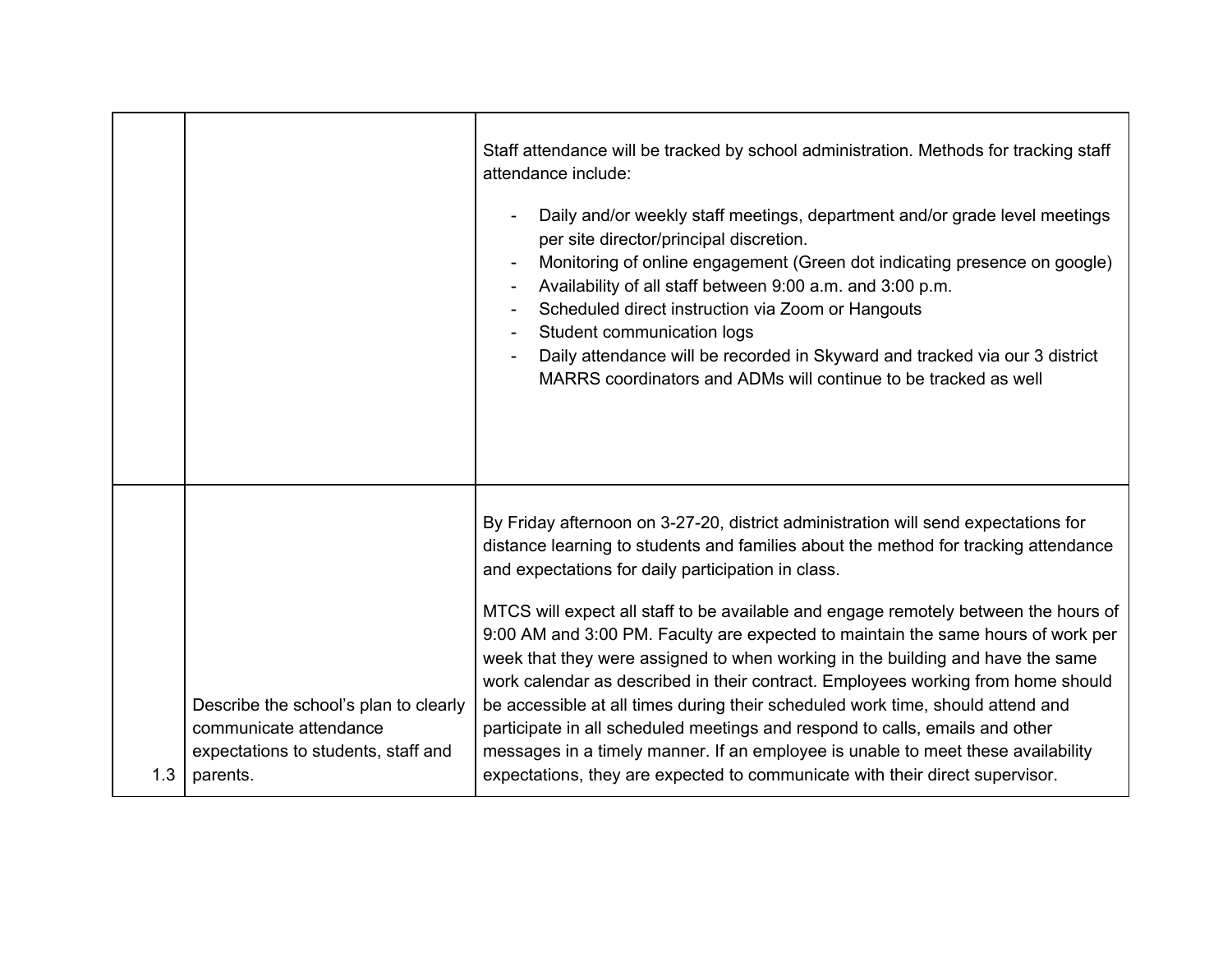| $\overline{2}$ | <b>Distance Learning</b>                                                                                                                                                                                                                                                                       |                                                                                                                                                                                                                                                                                                                                                                                                                                                                                                                                                                                                                                                                                                                                                                                                                                                                                                                                                                                                                                                                                                                                                                                                                                                                                                                                                  |
|----------------|------------------------------------------------------------------------------------------------------------------------------------------------------------------------------------------------------------------------------------------------------------------------------------------------|--------------------------------------------------------------------------------------------------------------------------------------------------------------------------------------------------------------------------------------------------------------------------------------------------------------------------------------------------------------------------------------------------------------------------------------------------------------------------------------------------------------------------------------------------------------------------------------------------------------------------------------------------------------------------------------------------------------------------------------------------------------------------------------------------------------------------------------------------------------------------------------------------------------------------------------------------------------------------------------------------------------------------------------------------------------------------------------------------------------------------------------------------------------------------------------------------------------------------------------------------------------------------------------------------------------------------------------------------|
| 2.1            | Describe the school's plan to<br>ensure that all enrolled students will<br>have equal access to the learning<br>and required materials, including<br>technology. Show how the school<br>will determine the most appropriate<br>way to communicate and provide<br>instruction for each student. | MTCS is committed to providing students with 1 to 1 devices so that each student<br>has access to daily interactions with their teachers. MTS Secondary and Banaadir<br>Academy will be open daily from 9:00-11:00 a.m. to allow for parents to pick up<br>technology devices, other relevant learning resources, or meals. MTCS students<br>are familiar with the Google Classroom and Moodle platform. These platforms will<br>be used for delivery of some content. MTCS will also provide scheduled direct<br>instruction for students using the Zoom or Hangouts platform. Physical materials<br>may also be provided in support of individual student needs, age appropriateness<br>and/or as an alternative to using or accessing technology.<br>MTCS determines the most appropriate way to communicate with families based<br>upon feedback from families, family liaisons, social workers, and all other staff.<br>Communication tools include, but are not limited to, one-on-one phone calls, emails,<br>text messages, use of the REMIND app, all calls to every school family, posted<br>information on the mtcs.org website, online resources such as Hangouts and Zoom.<br>MTCS works with family liaisons on-going to ensure families receive communication<br>in their preferred language including written and/or auditorily. |
| 2.2            | If using an online learning system<br>and if not using an online learning<br>system or both, describe the<br>school's plan to ensure it can<br>effectively support the district's<br>unique learning and teaching                                                                              | MTCS will primarily use an online learning system. Teachers will be able to deliver<br>individualized content through materials shared through Google Classroom, in small<br>group Hangout / Zoom meetings, with the use of paraprofessionals and other<br>support staff. One-on-one support staff will check in with assigned students multiple<br>times daily to provide individualized supports as required.                                                                                                                                                                                                                                                                                                                                                                                                                                                                                                                                                                                                                                                                                                                                                                                                                                                                                                                                  |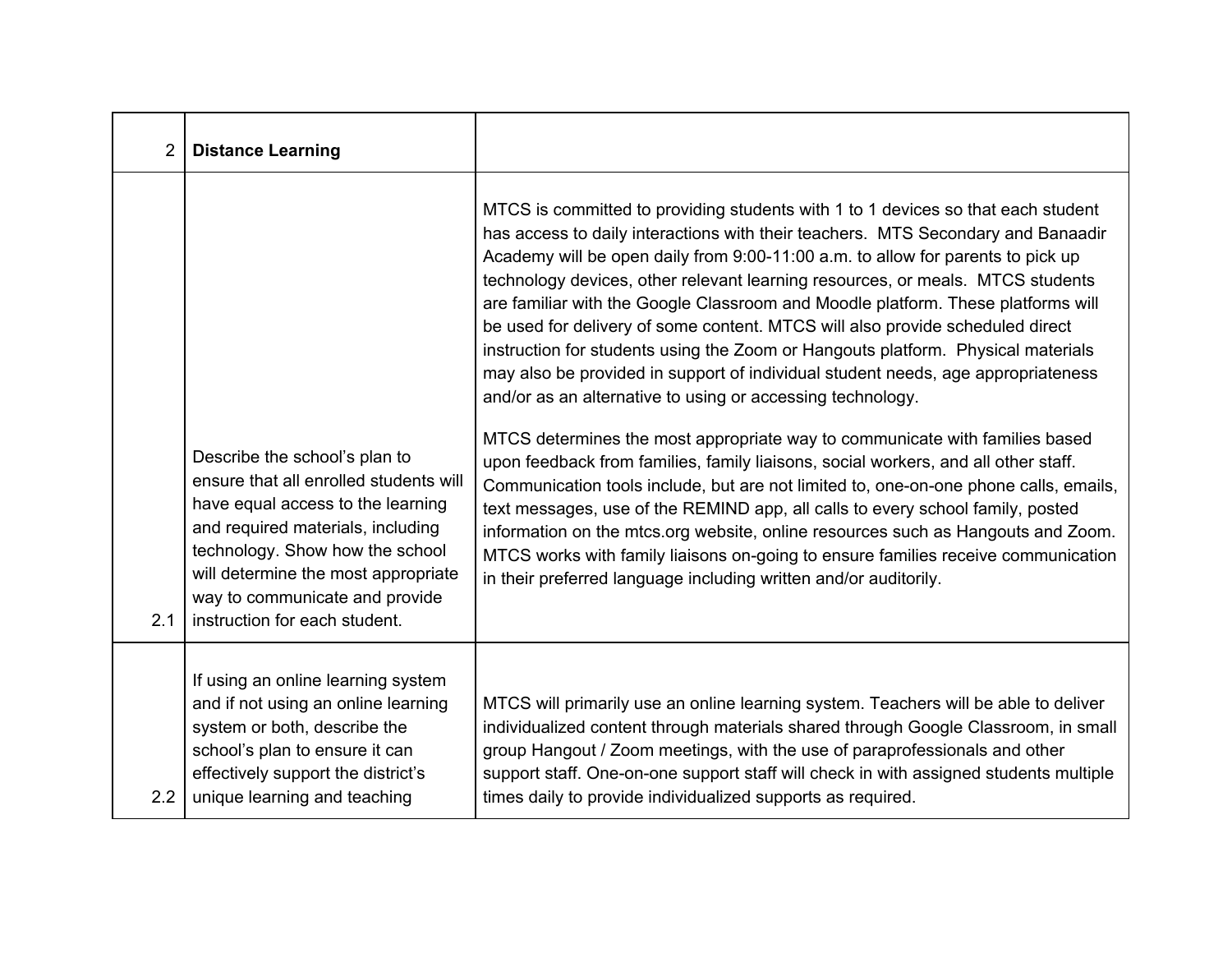|     | needs, including the ability to<br>provide differentiated instruction as<br>well as one-on-one support for<br>students who need it.                                              |                                                                                                                                                                                                                                                                                                                                                                                                                                                                                                                                                                                                                                                                                                                                                                                                                                                                                                                                                                                                                                                                                                                                                                                                                                                                                                                                                                                                                                                                           |
|-----|----------------------------------------------------------------------------------------------------------------------------------------------------------------------------------|---------------------------------------------------------------------------------------------------------------------------------------------------------------------------------------------------------------------------------------------------------------------------------------------------------------------------------------------------------------------------------------------------------------------------------------------------------------------------------------------------------------------------------------------------------------------------------------------------------------------------------------------------------------------------------------------------------------------------------------------------------------------------------------------------------------------------------------------------------------------------------------------------------------------------------------------------------------------------------------------------------------------------------------------------------------------------------------------------------------------------------------------------------------------------------------------------------------------------------------------------------------------------------------------------------------------------------------------------------------------------------------------------------------------------------------------------------------------------|
|     | Services by non-teaching staff -<br>Describe the school's plan to<br>provide programming options for<br>school nurses, school counselors,<br>school psychologists, school social | Family liaisons will play an essential role in the MTCS distance learning plan. Family<br>liaisons have already been tasked with connecting families with the resources they<br>need for a successful distance learning experience. This includes access to free<br>school meals, access to school issued tech devices, access to free internet,<br>connecting families to community resources and communicating and translating<br>essential school messages. Ongoing, family liaisons will be essential to ensuring<br>continued student and family engagement in the distance learning process.<br>Our school nurse is available by phone at any time to all of our families, students<br>and staff are welcome to call the School Nurse at 612-202-8802. The district's<br>School Nurse is a Licensed School Nurse, RN, BSN, PHN and serves as an<br>excellent resource and health care advocate.<br>School Counselors will provide a schedule to their designated site director as well<br>as a log to ensure daily online and/or phone check-ins are taking place with<br>students and/or families with emphasis on high school seniors in support of meeting<br>graduation requirements. The school counselor will remotely connect with staff per<br>scheduled meetings via the site director or other in support of social, emotional, and<br>academic success of students.<br>School Social Workers will continue to provide services to students via online to |
| 2.3 | workers, paraprofessionals, other<br>school specialists and cultural<br>liaisons during the distance learning<br>period.                                                         | ensure student and family needs are supported for a successful distance learning<br>experience. School Social Workers who provide services to students who have an<br>Individual Education Plan (IEP) will continue to provide those services as<br>determined in the students' current IEPs.                                                                                                                                                                                                                                                                                                                                                                                                                                                                                                                                                                                                                                                                                                                                                                                                                                                                                                                                                                                                                                                                                                                                                                             |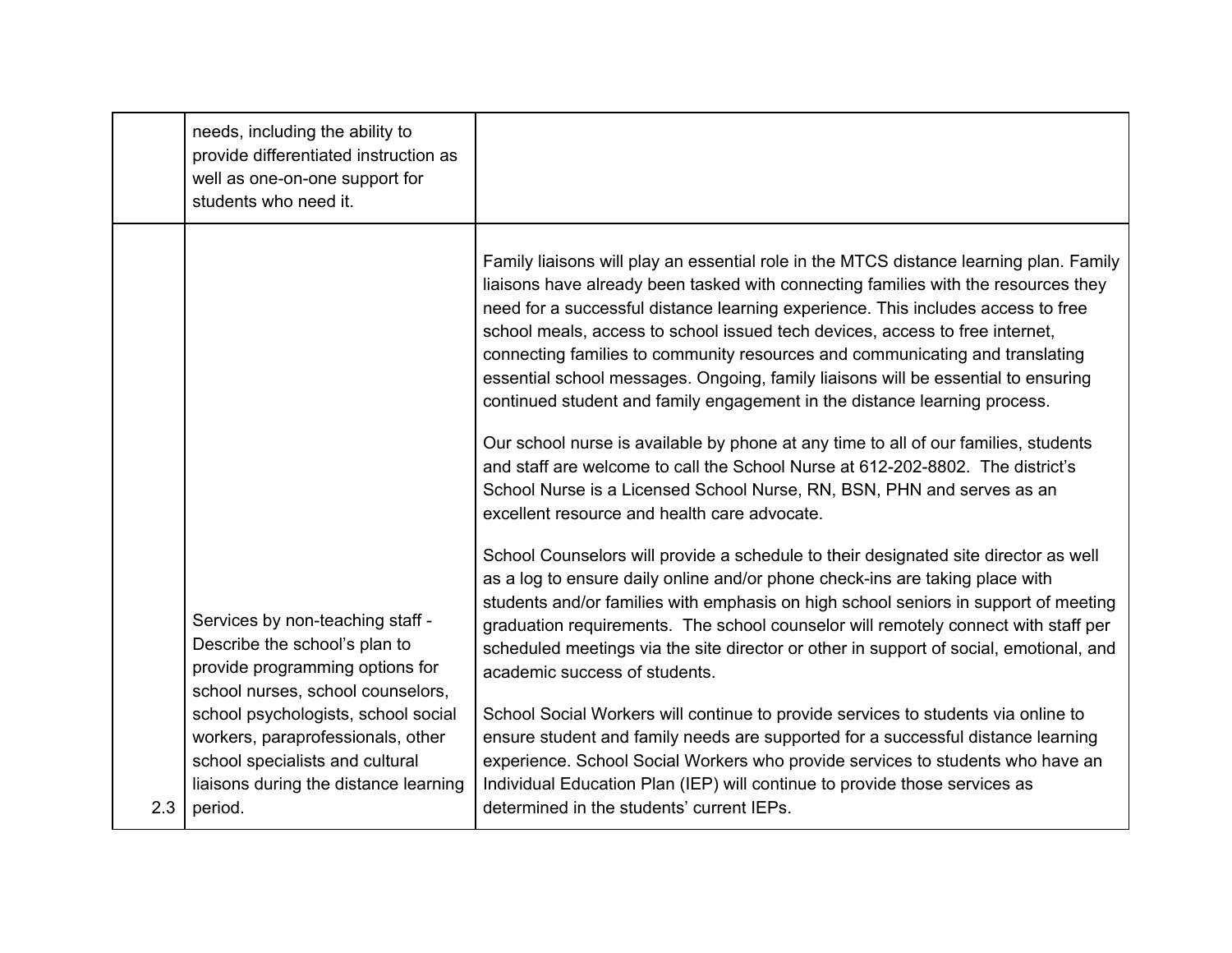|     |                                                                                                                                                                                                | Additionally, check-ins will take place (weekly and/or daily) with students and<br>families identified at risk for illness, food shortage, homelessness, access to<br>resources such as internet access or other. School Social Workers in collaboration<br>with Family Liaisons, where relevant, will serve as liaisons among students,<br>families, the school and other government and/or community resources.                                                                                                                                                                                                                                                          |
|-----|------------------------------------------------------------------------------------------------------------------------------------------------------------------------------------------------|----------------------------------------------------------------------------------------------------------------------------------------------------------------------------------------------------------------------------------------------------------------------------------------------------------------------------------------------------------------------------------------------------------------------------------------------------------------------------------------------------------------------------------------------------------------------------------------------------------------------------------------------------------------------------|
|     |                                                                                                                                                                                                | Special Education Paraprofessionals will meet and provide support to students as<br>determined by the student's IEP or as needed to maintain engagement in the<br>distance learning process. The implementation of IEPs will remain a priority.<br>Special Education Paraprofessionals will be provided with a scripted schedule and<br>expectations for their work day to follow during the implementation of the district's<br>Distance Learning plan to support students who are currently receiving specialized<br>instruction and support IEP. This work will be directed by the Special Education<br>Department in collaboration with other directors as applicable. |
|     |                                                                                                                                                                                                | All non-teaching staff will assist in the effective delivery and implementation of<br>distance learning via online, phone, or other as directed by those noted above.                                                                                                                                                                                                                                                                                                                                                                                                                                                                                                      |
|     |                                                                                                                                                                                                | The district's School Psychologist is a member of our District's Evaluation Team and<br>does not provide direct instruction or services to students on IEPs. The School<br>Psychologist will continue to operate under the current model of evaluation<br>responsibilities with families and students through the Distance Learning model.                                                                                                                                                                                                                                                                                                                                 |
| 2.4 | Data Security - Describe the<br>school's plan to ensure the distance<br>learning model in use is secure and<br>will not allow for the release of<br>protected student or staff<br>information. | All student data is protected and complies to the security protocols of Family<br>Educational Rights Protection Act (FERPA) and the Children's Internet Protection<br>Act. These are both federal laws designed to ensure the privacy and security of<br>student data. MN Transitions Charter Schools maintains the use of<br>FERPA-compliant technology to keep student and family personal information as<br>secure as possible to ensure that no one will be able to tamper with, intercept, or                                                                                                                                                                         |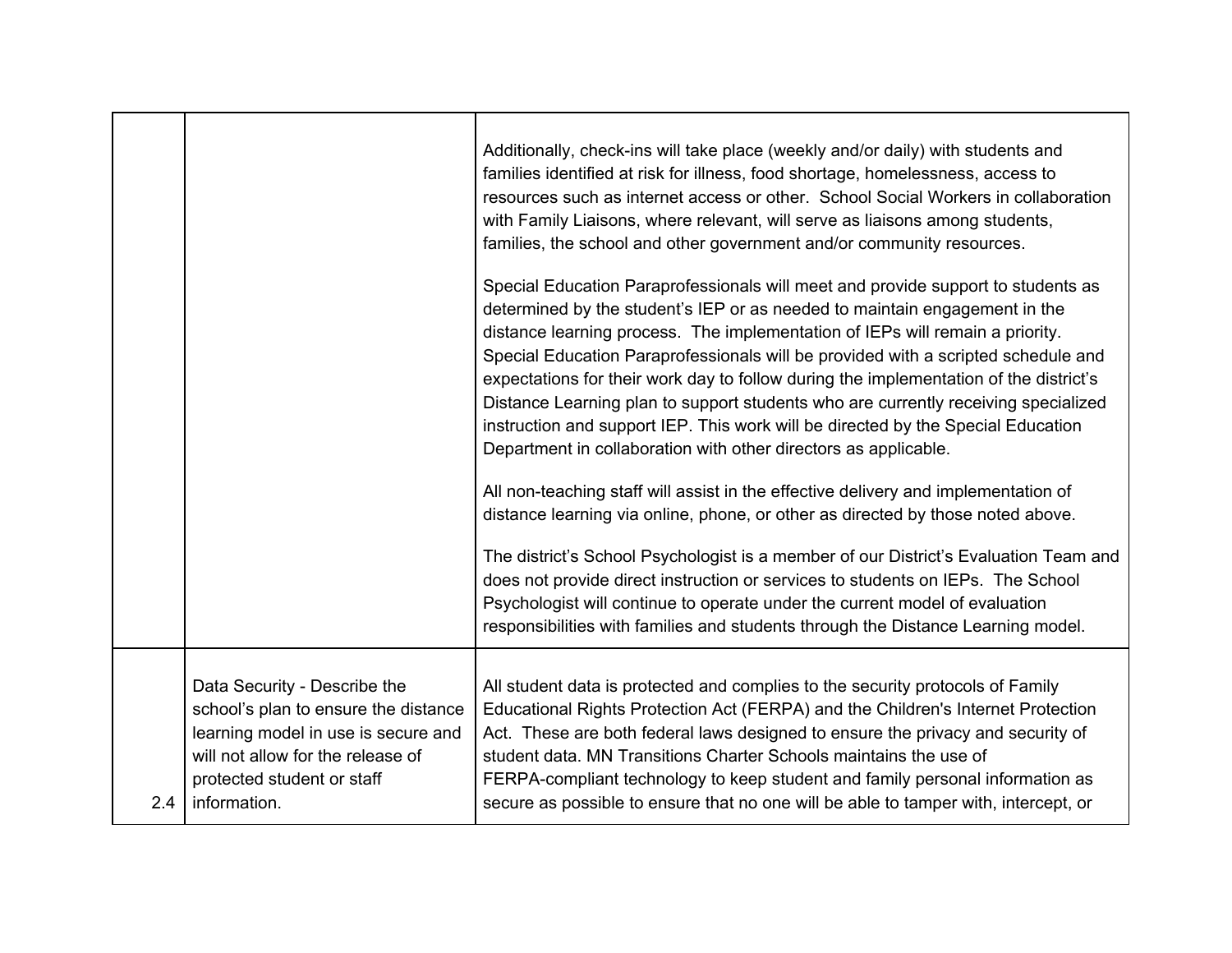|     |                                                                                                                                      | access student and family data. Families are reminded to keep their account<br>information private and secure.                                                                                                                                                                                                                                                                                                                                                                                                                                                                                                                                                                                                     |
|-----|--------------------------------------------------------------------------------------------------------------------------------------|--------------------------------------------------------------------------------------------------------------------------------------------------------------------------------------------------------------------------------------------------------------------------------------------------------------------------------------------------------------------------------------------------------------------------------------------------------------------------------------------------------------------------------------------------------------------------------------------------------------------------------------------------------------------------------------------------------------------|
|     |                                                                                                                                      | Staff have been and will continue to receive reminders and strategies to ensure that<br>through the distance learning model that they are continuing to maintain and ensure<br>the rights and privacy of students.                                                                                                                                                                                                                                                                                                                                                                                                                                                                                                 |
|     |                                                                                                                                      | The health and safety of all individuals engaged in the district's distance learning<br>plan is a priority. Information as provided by the Center for Disease Control (CDC),<br>School Nurse, Minnesota Department of Education (MDE), and other appropriate<br>resources will continue to be made available to all of our district stakeholders via the<br>mtcs.org website. The goal of the MTCS Health Services Department is to ensure<br>that everyone is informed of recommended best practices for maintaining good<br>health. MTCS also provides the publice with the phone number of the School<br>Nurse, who is available to consult on all health related questions and/or concerns at<br>612-202-8802. |
| 2.5 | Describe the school's plan for<br>distance learning that addresses<br>staff, student, family, volunteer, and<br>contractor health.   | As all staff engage with students and families, any health related concerns will be<br>brought to the attention of the school nurse, social workers, family liaisons, or other<br>community health advocates as applicable and able to assist in support of<br>individuals and/or families in need of health resources.                                                                                                                                                                                                                                                                                                                                                                                            |
| 2.6 | For students who go to a daycare<br>provider because their parents<br>work, how does the distance<br>learning program work for them? | These students, like all of the other students in the district, have been provided with<br>the proper equipment and resources that are needed to participate in the MTCS<br>Distance Learning plan. If the daycare provider does not have access to the<br>internet, the district will provide the technology needed to be sure that the students<br>are able to engage in their daily learning and classroom activities.                                                                                                                                                                                                                                                                                          |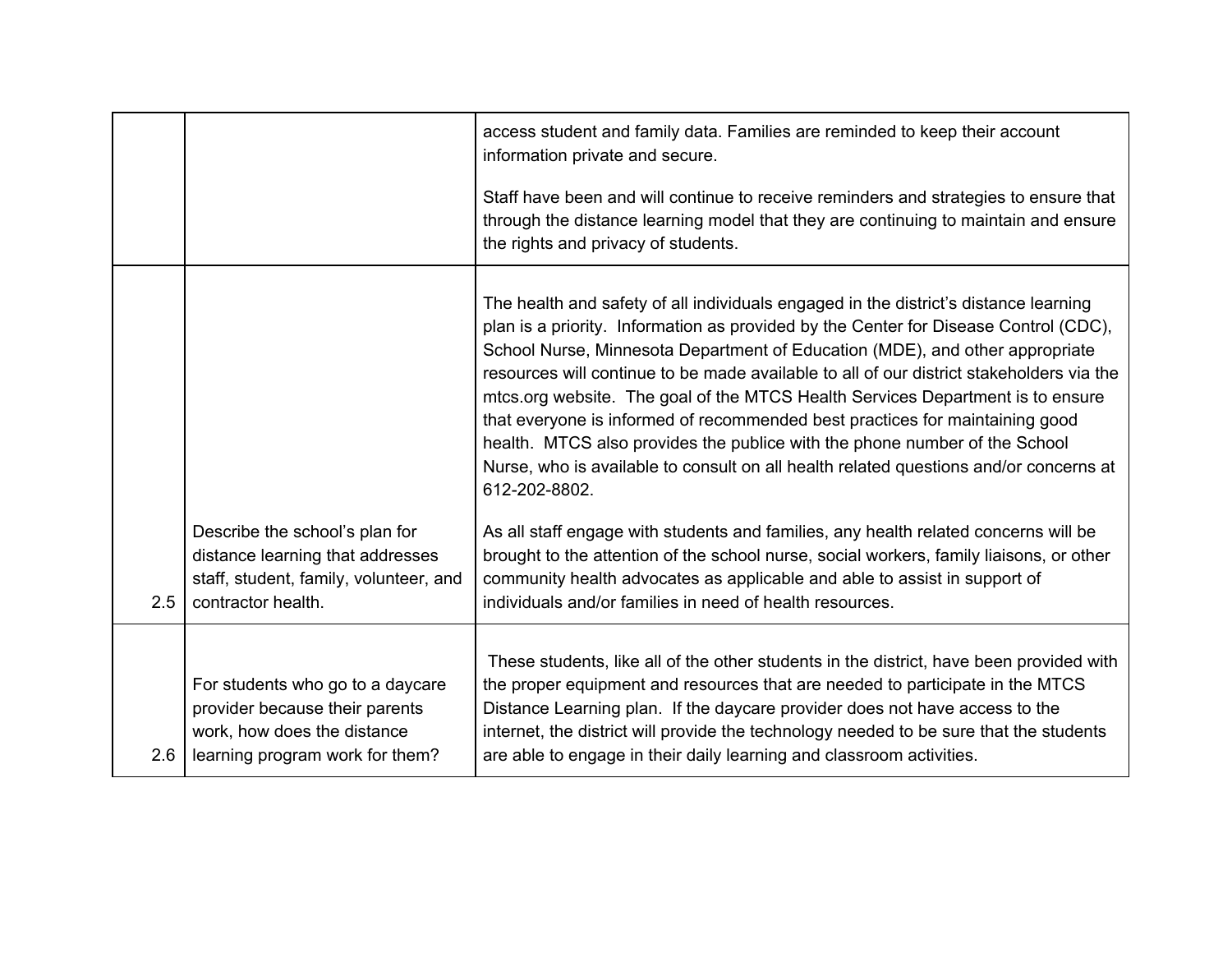| 2.7 | If the requirement to care for<br>emergency workers extends<br>beyond March 30, how will a school<br>provide distance learning for these<br>children while they are in the school<br>facility?                                                                                                                               | The district stands ready to provide distance learning in the event that the<br>requirement for child care for families who meet Tier 1 criteria is needed. Those<br>children will be provided care at Banaadir North Academy. In the event that these<br>children are there, the district will provide the proper materials, internet access and<br>equipment needed for each child to be able to engage in their Distance Learning<br>daily instruction / classwork. The staff who are providing the child care will have a<br>schedule for the children during the day that is supportive of the requirements<br>established by the MDH, but still allows them access to their education through<br>Distance Learning. Meals will be available as noted in sections 13.1 and 14.                                                                                                                                                                                                                                                                                           |
|-----|------------------------------------------------------------------------------------------------------------------------------------------------------------------------------------------------------------------------------------------------------------------------------------------------------------------------------|-------------------------------------------------------------------------------------------------------------------------------------------------------------------------------------------------------------------------------------------------------------------------------------------------------------------------------------------------------------------------------------------------------------------------------------------------------------------------------------------------------------------------------------------------------------------------------------------------------------------------------------------------------------------------------------------------------------------------------------------------------------------------------------------------------------------------------------------------------------------------------------------------------------------------------------------------------------------------------------------------------------------------------------------------------------------------------|
| 3   | <b>Special Education Services - IEP</b><br>or 504 Plan                                                                                                                                                                                                                                                                       |                                                                                                                                                                                                                                                                                                                                                                                                                                                                                                                                                                                                                                                                                                                                                                                                                                                                                                                                                                                                                                                                               |
| 3.1 | Describe the school's plan to<br>support a student's Individualized<br>Education Program (IEP) and/or<br>504 Plan. Show how the school will<br>continue to meet the requirements<br>of Part B (ages 3-21) and Part C<br>(birth to three) of the Individuals<br>with Disabilities Education Act<br>(IDEA), Part B and Part C. | MTCS will ensure the implementation and abide by the requirements of Section 504<br>and IDEA. MTCS is aware of the requirements of Section 504, Title II, and Title VI,<br>to ensure all students are able to receive an education that includes these<br>requirements as determined by the students' individual plans. MTCS is also<br>dedicated to ensuring the safety of staff and students while implementing the<br>required legal obligations described under both Section 504 and IDEA.<br>MTCS staff will review and amend as appropriate, each individual student's plan to<br>ensure that the plan accurately addresses the student's needs and support<br>required. The Special Education department and student services team will work<br>collaboratively with students and families to ensure appropriate services are needed<br>and provided. Special Education departments and student services teams will meet<br>regularly to review the district's plan and ensure that the implementation of the<br>students' services is legally meeting our obligation. |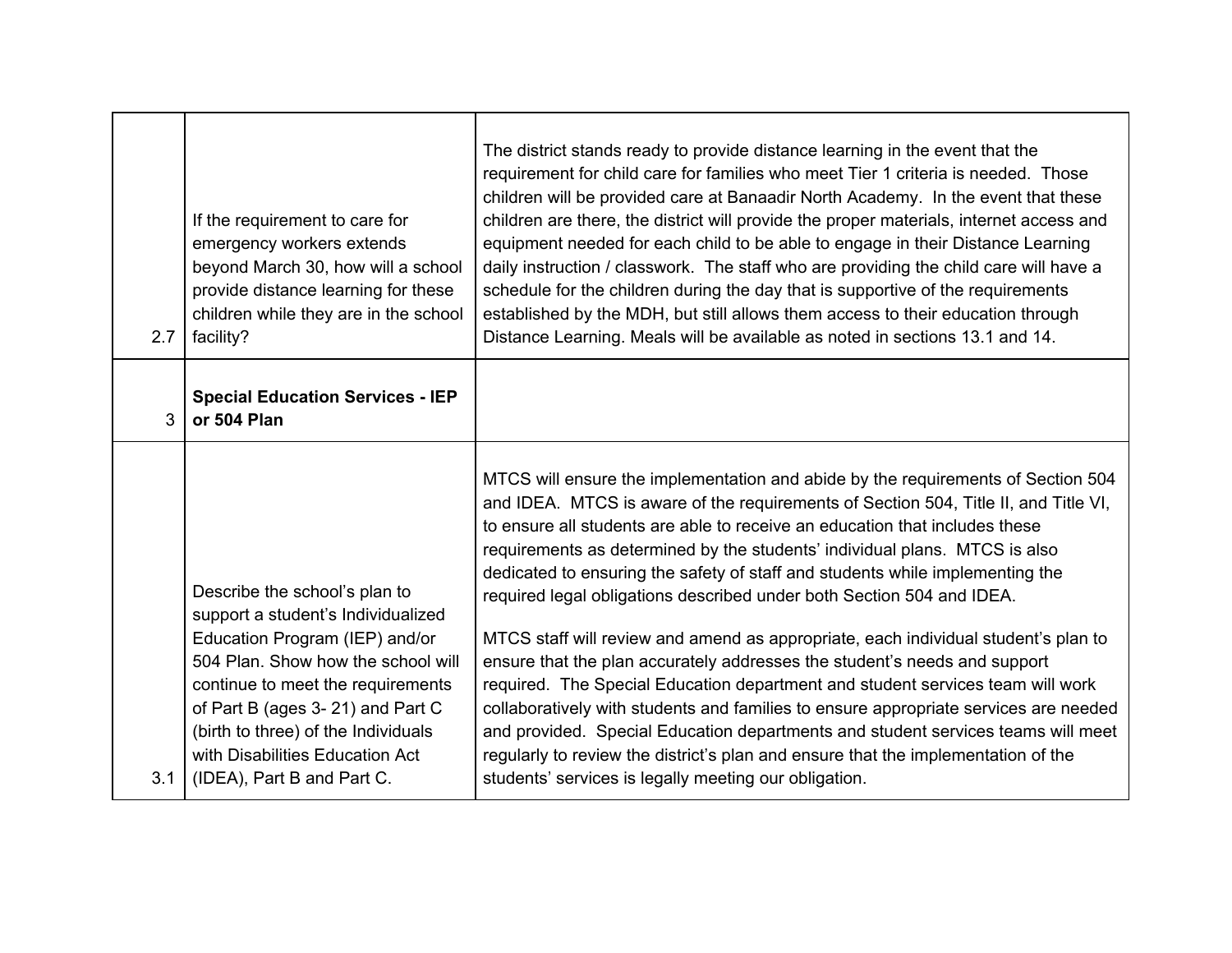| 4   | <b>English Learners</b>                                                                                                                                                                            |                                                                                                                                                                                                                                                                                                                                                                                                                                                                                                                                                                                                                                                                                |
|-----|----------------------------------------------------------------------------------------------------------------------------------------------------------------------------------------------------|--------------------------------------------------------------------------------------------------------------------------------------------------------------------------------------------------------------------------------------------------------------------------------------------------------------------------------------------------------------------------------------------------------------------------------------------------------------------------------------------------------------------------------------------------------------------------------------------------------------------------------------------------------------------------------|
| 4.1 | Describe the school's plan to<br>support a student's Individual<br>Learning Plans for English<br>Language Learners which must still<br>be followed? Describe plans to<br>address all requirements. | The responsibilities of the EL teachers will be two-fold. The teachers will connect<br>with the students on their caseload 3-5 times a week and will provide the<br>appropriate amount of support given the students' ages and EL level.<br>Additionally, the EL teachers will work in conjunction with their grade band general<br>education teachers around differentiation in lesson planning. This differentiation<br>can take different forms such as content, process or product. As per<br>recommendation from MDE, all students are to have access to their academic<br>content through support from their general education teachers as well as their EL<br>teachers. |
| 5   | <b>Students Experiencing</b><br><b>Homelessness or Housing</b><br>Instability                                                                                                                      |                                                                                                                                                                                                                                                                                                                                                                                                                                                                                                                                                                                                                                                                                |
|     | Describe the school's plan to satisfy<br>the Federal requirements to support                                                                                                                       | MTCS has a designated homeless liaison, Courtney Stenseth, who will continue to<br>remain in contact with all staff, families and students via collaborative efforts to<br>uphold McKinney Vento in support of all families.<br>The Social Work team will create and disseminate a Google Form to collect specific<br>information for non-food supplies that are needed by our families experiencing                                                                                                                                                                                                                                                                           |
| 5.1 | homelessness students throughout<br>this crisis and promote their full<br>participation in their education<br>throughout the duration of the<br>distance learning period.                          | homelessness. The information collected will only be kept confidential within our<br>Social Work Team and will be sent out by site. The team will then coordinate the<br>delivery of needed supplies with our families. Additionally, we will collect information<br>from all persons willing to share and extend the offer of supplies to any of our<br>families in need of our support.                                                                                                                                                                                                                                                                                      |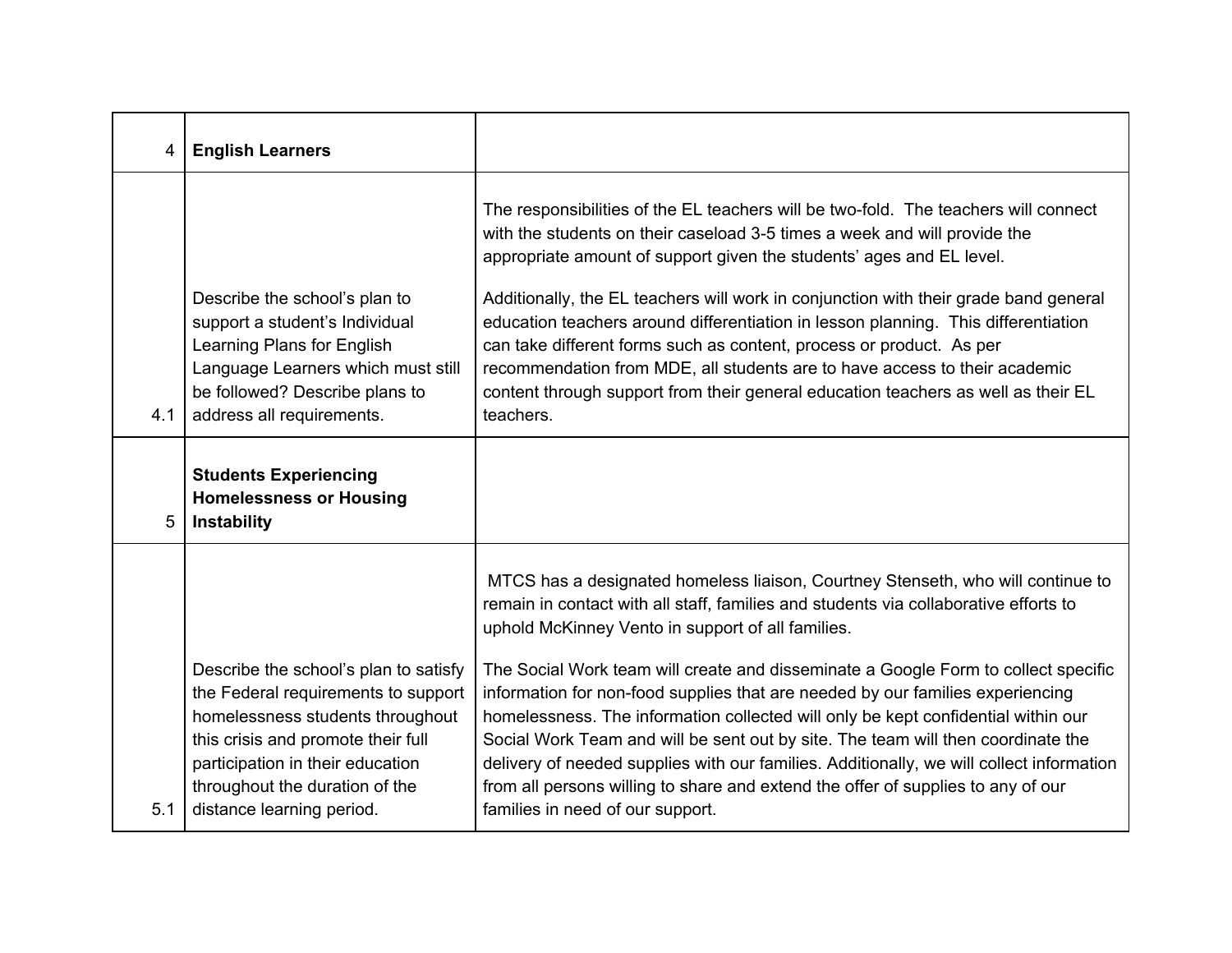| 6   | <b>Early Learning</b>                                                                                                                                                                                                                                                                                     |                                                                                                                                                                                                                                                                                                                                                                                                                                                                                                                                                                         |
|-----|-----------------------------------------------------------------------------------------------------------------------------------------------------------------------------------------------------------------------------------------------------------------------------------------------------------|-------------------------------------------------------------------------------------------------------------------------------------------------------------------------------------------------------------------------------------------------------------------------------------------------------------------------------------------------------------------------------------------------------------------------------------------------------------------------------------------------------------------------------------------------------------------------|
| 6.1 | Describe the school's plan for how<br>prekindergarten program/s will<br>continue while following its distance<br>learning plan.                                                                                                                                                                           | <b>NA</b>                                                                                                                                                                                                                                                                                                                                                                                                                                                                                                                                                               |
| 6.2 | Minimum Hour Requirements -<br>Describe the school's plan to meet<br>minimum hour requirements<br>excluding the instructional hours<br>that would have occurred during the<br>ten-day planning period. Relate<br>these plans to the implementation<br>of age-appropriate distance learning<br>activities. | <b>NA</b>                                                                                                                                                                                                                                                                                                                                                                                                                                                                                                                                                               |
| 7   | <b>Assessment</b>                                                                                                                                                                                                                                                                                         |                                                                                                                                                                                                                                                                                                                                                                                                                                                                                                                                                                         |
| 7.1 | Describe the school's plan to focus<br>on the education and assessment<br>of all students.                                                                                                                                                                                                                | Teachers will continue to follow the academic scope and sequence for their grade<br>level classroom and/or assigned level of academics. Each scope and sequence<br>correlates to the Minnesota Academic Standards. Within those scope and<br>sequences are summative assessments for students. These summative<br>assessments have been proctored and completed online in Google classroom since<br>September, 2019. The students are familiar with the format of these summative<br>assessments, and the data is directly imported into a spreadsheet for the teachers |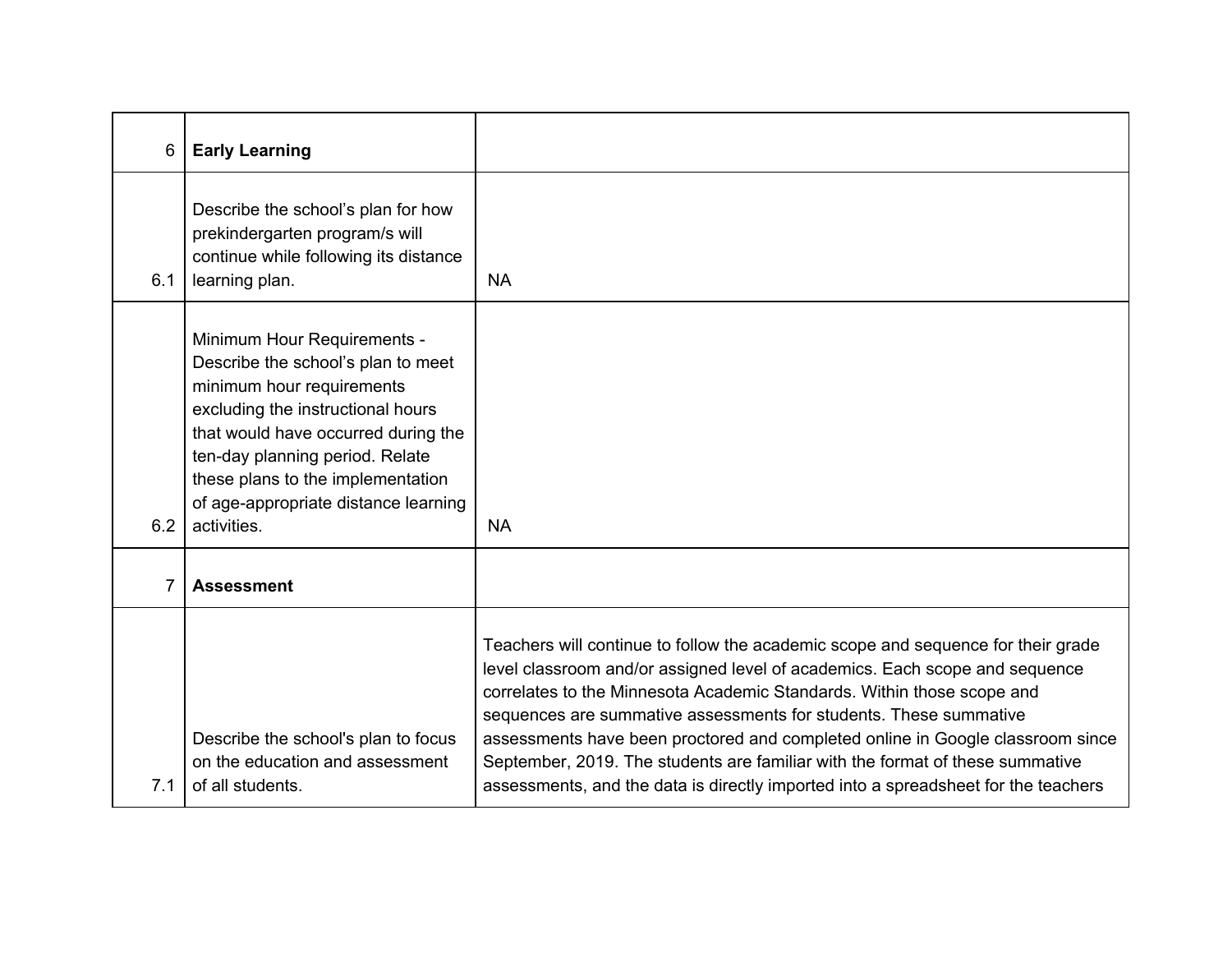|     |                                                                                                                                                                                                                                       | to analyze and use to drive their instruction. The summative assessments will<br>continue to be taken in Google classroom at the end of each unit.                                                                                                                                                                                                                                                                                                                                                                                                                                                                                                                                                                                                                      |
|-----|---------------------------------------------------------------------------------------------------------------------------------------------------------------------------------------------------------------------------------------|-------------------------------------------------------------------------------------------------------------------------------------------------------------------------------------------------------------------------------------------------------------------------------------------------------------------------------------------------------------------------------------------------------------------------------------------------------------------------------------------------------------------------------------------------------------------------------------------------------------------------------------------------------------------------------------------------------------------------------------------------------------------------|
|     |                                                                                                                                                                                                                                       | Teachers will continue to implement formative assessments, as needed, within their<br>Google classroom or over the phone (for students who do not have access to<br>technology). Teachers also have the option of providing the summative and<br>formative assessments in print if it were to be needed to meet accommodations or<br>other                                                                                                                                                                                                                                                                                                                                                                                                                              |
| 7.2 | Describe the school's contingency<br>plan to administer state<br>assessments should there be<br>opportunity to do so.                                                                                                                 | We will continue to follow procedures to return ACCESS and Alternate ACCESS<br>test materials and keep MCA and MTAS test materials secure. MDE has applied for<br>the national waiver on MCA/MTAS testing.                                                                                                                                                                                                                                                                                                                                                                                                                                                                                                                                                              |
| 8   | <b>Staff</b>                                                                                                                                                                                                                          |                                                                                                                                                                                                                                                                                                                                                                                                                                                                                                                                                                                                                                                                                                                                                                         |
| 8.1 | Describe the school's plan to<br>provide training to staff, including<br>classroom teachers,<br>paraprofessionals, administrators,<br>school support staff, on distance<br>learning practices during the<br>planning week and beyond. | Each school is staffed with a Google coach. This Google coach is considered an<br>expert, and is able to guide and support others in the use of Google Classroom.<br>This coach has been providing training to staff all year long and will continue to<br>provide virtual training for staff regarding Google Classroom. This Google<br>Classroom coach is also available for one-on-one sessions for staff who request<br>help. Paraprofessionals, both general and special education, were trained on<br>Google Classroom and can also access the Google coach for assistance and<br>questions<br>Academic coaches will be providing training for staff in numerous ways. Academic<br>coaches will send out tips on how to use Google Classroom effectively with the |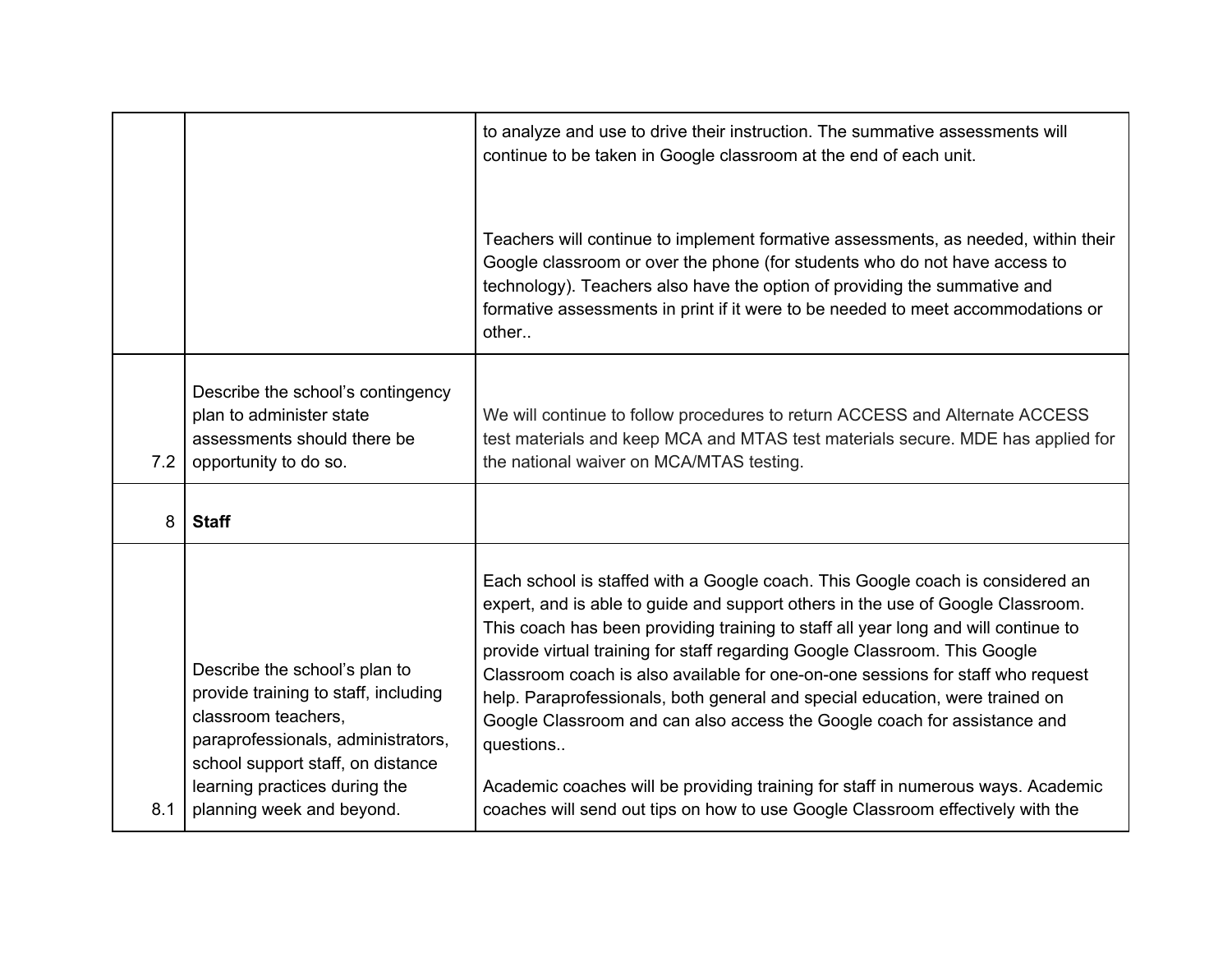|     |                                                                                                                                                                                                                                                                 | students. They will be providing professional development (PD) to staff on Distance<br>Learning on Friday afternoons and be available for consultation with staff, as<br>needed. The district is also utilizing our two online schools for assistance<br>(Connections Academy and MN Virtual School). The teachers who are experienced<br>in virtual instruction, from Connections Academy, are providing teachers an<br>overview of what their day looks like, what they include in lessons, and how they<br>communicate with families and students. All staff are invited to attend and then will<br>have the opportunity to ask questions. Special Education staff will be provided with<br>training, specific to providing services for students with disabilities virtually,<br>regarding the virtual classroom, providing virtual instruction, and the implementation<br>and support of students through an online platform. |
|-----|-----------------------------------------------------------------------------------------------------------------------------------------------------------------------------------------------------------------------------------------------------------------|------------------------------------------------------------------------------------------------------------------------------------------------------------------------------------------------------------------------------------------------------------------------------------------------------------------------------------------------------------------------------------------------------------------------------------------------------------------------------------------------------------------------------------------------------------------------------------------------------------------------------------------------------------------------------------------------------------------------------------------------------------------------------------------------------------------------------------------------------------------------------------------------------------------------------------|
| 9   | <b>Communications</b>                                                                                                                                                                                                                                           |                                                                                                                                                                                                                                                                                                                                                                                                                                                                                                                                                                                                                                                                                                                                                                                                                                                                                                                                    |
|     |                                                                                                                                                                                                                                                                 | MTCS sends out information in a variety of different forms and methods, in order to<br>reach as many families as possible with a significant portion of highly mobile<br>students. In this particular COVID-19 crisis (as is the course in other distance<br>learning situations), following the decision to close schools and move into distance<br>learning we implemented the following:                                                                                                                                                                                                                                                                                                                                                                                                                                                                                                                                        |
| 9.1 | Describe the school's plan to<br>communicate with parents, students<br>and the community regarding the<br>implementation of the distance<br>learning model and the school's<br>expectations when all in-person<br>school-sponsored activities are<br>suspended. | Handouts went home on 3-16 about distance learning<br>Phone calls in multiple languages via the skylert platform<br>$\overline{\phantom{a}}$<br>Messages in multiple languages via Remind<br>Pop-up on website, banner copy, news post and distance learning and<br>COVID-19 support resource area created (and continuously updated) on<br>MTCS.org and individual school sites.<br>Ongoing communications using all modes, throughout distance learning<br>period                                                                                                                                                                                                                                                                                                                                                                                                                                                                |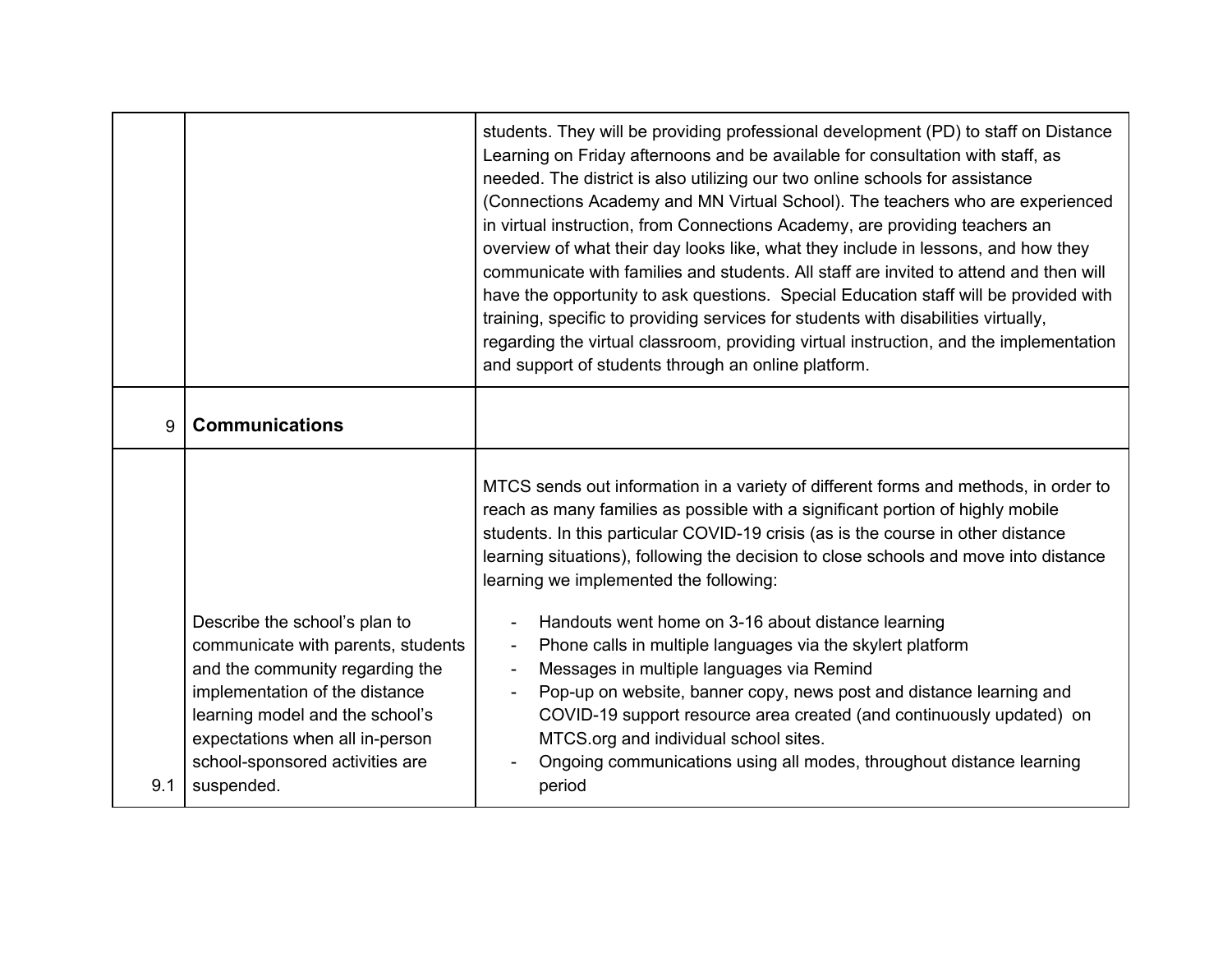| 9.2 | Describe what information and<br>resources the school will offer staff,<br>students, families and others to help<br>protect people with and without<br>COVID-19 infection.                                                      | The district follows closely the briefings and recommendations of the Center for<br>Disease Control, the Minnesota Department of Health (MDH), and the Minnesota<br>Department of Education, and shares with staff and families the information<br>provided by those organizations. The district's communication includes the latest<br>information and provides links directly to those organizational sites. The district also<br>shares information and interpretations from the district's Licensed School Nurse,<br>who is available to speak with staff, students and families to help them stay safe<br>and seek additional help as needed. Additionally, MTCS closely follows the MN<br>Governor's announcements and attends regular meetings with the Pillsbury United<br>Corporation (PUC) authorizer.<br>Aside from offering the information on the website, MTCS also sends out messages<br>to families through REMIND and Skylert. |
|-----|---------------------------------------------------------------------------------------------------------------------------------------------------------------------------------------------------------------------------------|-------------------------------------------------------------------------------------------------------------------------------------------------------------------------------------------------------------------------------------------------------------------------------------------------------------------------------------------------------------------------------------------------------------------------------------------------------------------------------------------------------------------------------------------------------------------------------------------------------------------------------------------------------------------------------------------------------------------------------------------------------------------------------------------------------------------------------------------------------------------------------------------------------------------------------------------------|
| 9.3 | Describe the school's plan to<br>maintain regular contact with local<br>public health departments, county<br>or Tribal human services<br>departments, and Continuum of<br>Care planning bodies on ongoing or<br>emerging needs. | District administration will continue to engage in daily calls with MDE for continuous<br>updates, along with resources from the CDC and the MDH. Additionally, we remain<br>in constant collaboration with our Licensed School Nurse, along with continued<br>online scheduled meetings with our district leadership team, to maintain open lines<br>of communication. Emails, meetings held virtually (Zoom, Google Hangouts, etc.)<br>daily reviews of essential state and federal websites (MDE, MDH, CDC, OSEP, etc.)<br>will keep the district informed and updated so that the district can respond and<br>support promptly and appropriately.                                                                                                                                                                                                                                                                                           |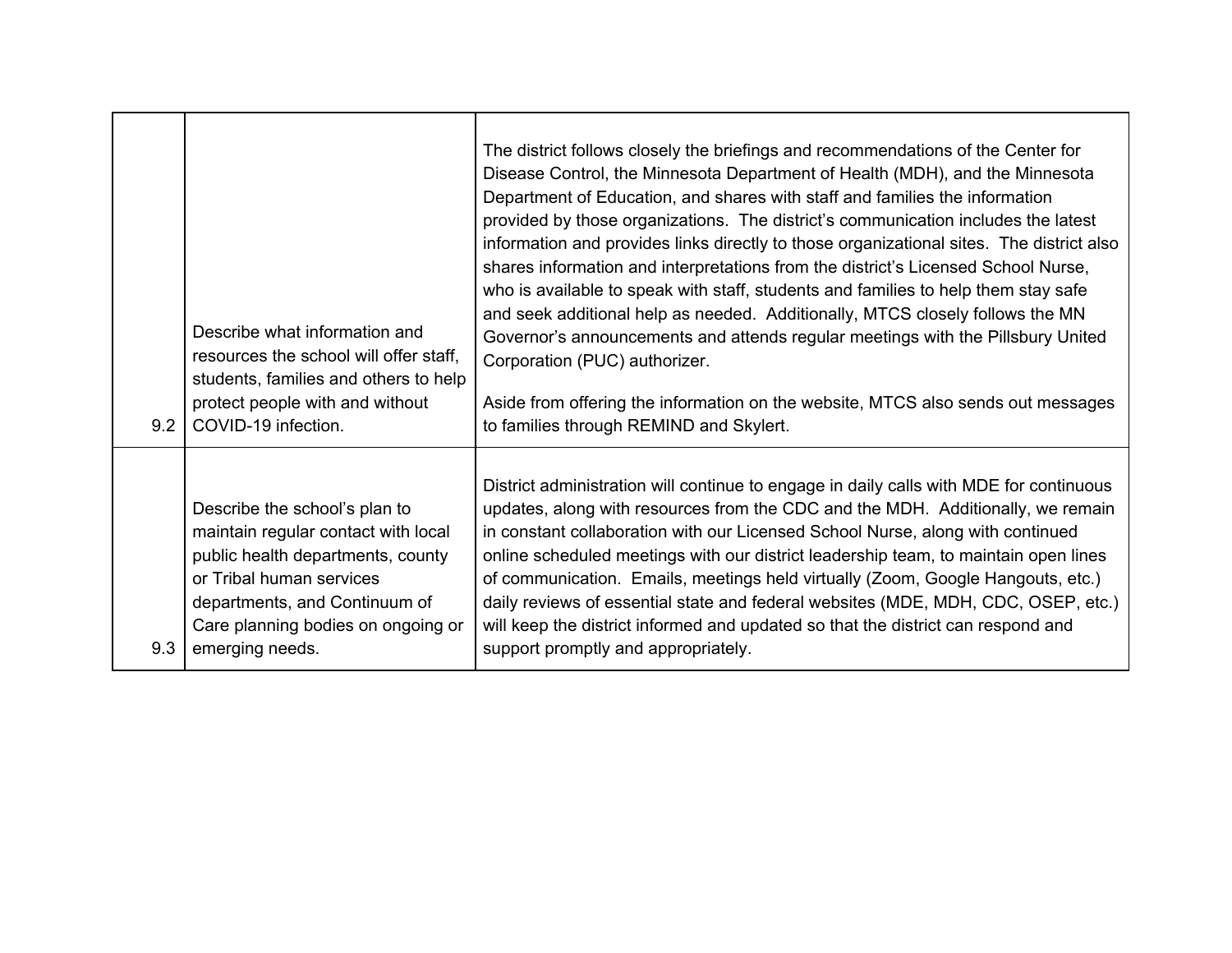| 9.4             | Describe the school's plan to help<br>staff and families connect to<br>resources that can assist students<br>and families experiencing<br>homelessness. School districts<br>should consult with local Tribal<br>leaders, city and county<br>governmental agencies, volunteer<br>organizations and private sector<br>companies to ascertain how<br>students' needs will be identified<br>and met. | MTCS has and will continue to maintain a position in the district for a Homeless<br>Liaison. This individual will provide resources that can assist students and families<br>experiencing homelessness. This person will also monitor students and families to<br>ensure that they are being offered resources and connected with county resources<br>to assist them as needed. The Homeless Liaison also works directly with the district<br>Social Workers and Family Liaisons to be informed of the students and families in<br>need of support and to assist with accessing resources. All staff at MTCS can also<br>work collaboratively with any of these individuals who are part of the core response<br>team to work directly or indirectly with families so that they can access resources in<br>a respectful and timely manner. |
|-----------------|--------------------------------------------------------------------------------------------------------------------------------------------------------------------------------------------------------------------------------------------------------------------------------------------------------------------------------------------------------------------------------------------------|--------------------------------------------------------------------------------------------------------------------------------------------------------------------------------------------------------------------------------------------------------------------------------------------------------------------------------------------------------------------------------------------------------------------------------------------------------------------------------------------------------------------------------------------------------------------------------------------------------------------------------------------------------------------------------------------------------------------------------------------------------------------------------------------------------------------------------------------|
| 10 <sup>°</sup> | <b>Tribal Considerations</b>                                                                                                                                                                                                                                                                                                                                                                     |                                                                                                                                                                                                                                                                                                                                                                                                                                                                                                                                                                                                                                                                                                                                                                                                                                            |
| 10.1            | Describe the school's plans to<br>communicate and coordinate with<br>its designated Tribal Liaison Officer.                                                                                                                                                                                                                                                                                      | MTCS does not currently meet the requirements for this consideration. (Only<br>schools with 50% or more American Indian students need to consult with a Tribal<br>Liaison Officer.)                                                                                                                                                                                                                                                                                                                                                                                                                                                                                                                                                                                                                                                        |
| 10.2            | Describe other plans the school will<br>follow regarding its Native American<br>student population.                                                                                                                                                                                                                                                                                              | Native American students will have access to all of the support and services that<br>any of the other students in the district are able to participate in. In addition to the<br>support and services during the school day, students also have access to<br>homework support virtually one time per week during the implementation of<br>Distance Learning (this is normally offered on site). The district has considered<br>expanding the program to include more days, which would be beneficial for the<br>students who need additional assignment help. These homework support sessions<br>are staffed by licensed teachers.                                                                                                                                                                                                         |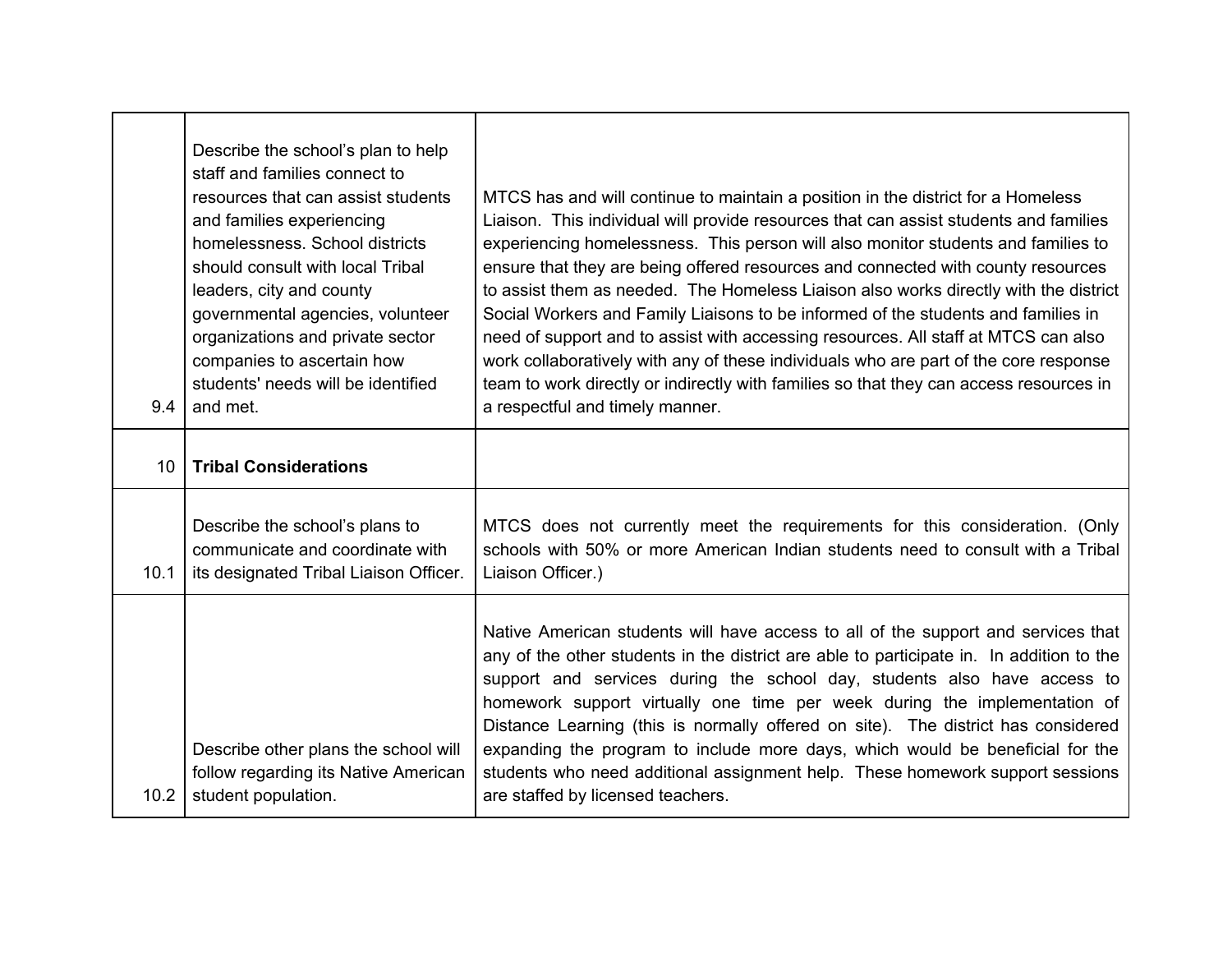|                 |                                                                                                                                                                                                             | The district also strives to include any Tribal individuals, who are engaged or<br>supporting our Native American students in any of the meetings, conferences, or<br>educational decisions made regarding the students' educational programming. The<br>district ensures that confidentiality and legal procedures are followed prior to<br>involving these Tribal individuals, but if provided with permission to do so, the<br>district strives to have their presence and involvement whenever possible. |
|-----------------|-------------------------------------------------------------------------------------------------------------------------------------------------------------------------------------------------------------|--------------------------------------------------------------------------------------------------------------------------------------------------------------------------------------------------------------------------------------------------------------------------------------------------------------------------------------------------------------------------------------------------------------------------------------------------------------------------------------------------------------|
| 11              | <b>Before and After Care</b>                                                                                                                                                                                |                                                                                                                                                                                                                                                                                                                                                                                                                                                                                                              |
| 11.1            | Describe the school's plan to<br>communicate with families and<br>community partners regarding any<br>before- and after-care programs<br>with which the district works. See<br>page 19 in the MDE document. | MTCS currently does not offer any before or after school care programs.                                                                                                                                                                                                                                                                                                                                                                                                                                      |
|                 | <b>Services</b>                                                                                                                                                                                             |                                                                                                                                                                                                                                                                                                                                                                                                                                                                                                              |
| 12 <sup>°</sup> | <b>Care for Children of Families of</b><br><b>Emergency Workers</b>                                                                                                                                         |                                                                                                                                                                                                                                                                                                                                                                                                                                                                                                              |
| 12.1            | Describe the school's plan to<br>identify children of qualified<br>emergency workers.                                                                                                                       | MTCS has reached out to families via our School Social Worker team, Parent<br>Liaisons and Administrative team to identify families that qualify for Tier I or Tier II<br>child care. At this point, MTCS does not have any families that wish to use this<br>benefit.                                                                                                                                                                                                                                       |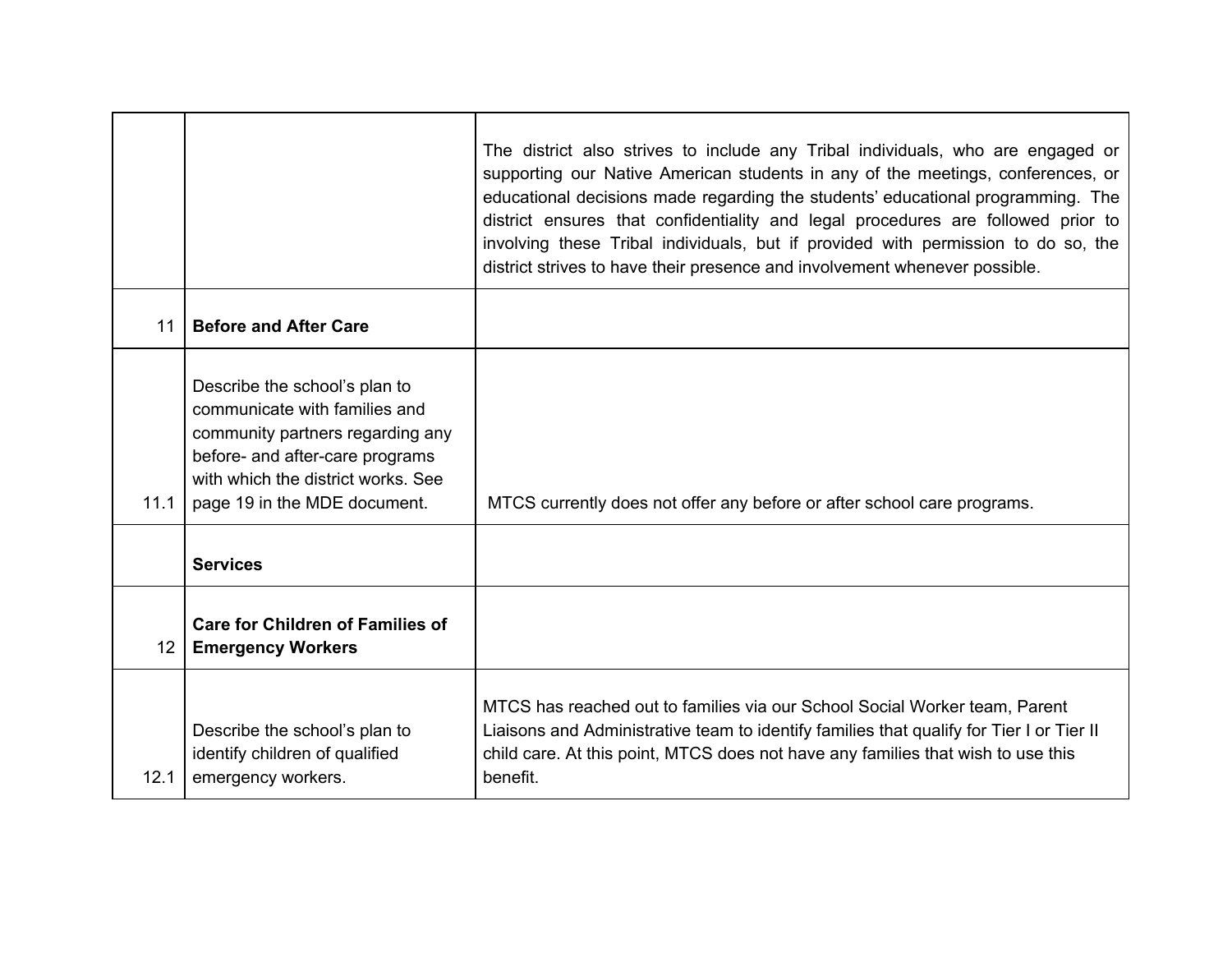| 12.2 | Describe the school's plan to<br>transport and provide care to<br>children of qualified emergency<br>workers.                                                  | MTCS will use its transportation partner Coherent Transportation to transport<br>eligible students to our child care site.                                                                                                                                                                                                                                                                                                                                                                                                                                                                                                          |
|------|----------------------------------------------------------------------------------------------------------------------------------------------------------------|-------------------------------------------------------------------------------------------------------------------------------------------------------------------------------------------------------------------------------------------------------------------------------------------------------------------------------------------------------------------------------------------------------------------------------------------------------------------------------------------------------------------------------------------------------------------------------------------------------------------------------------|
| 12.3 | Describe the school's plan to<br>provide before and/or after school<br>care to children of qualified<br>emergency workers.                                     | MTCS will provide childcare to eligible Tier I and Tier II students at Banaadir<br>Academy. Two classrooms will be set up for student childcare. Mid-day, students<br>will change classrooms to allow for thorough cleaning and disinfecting. Students will<br>have access to the gymnasium and playground. Families will check in at the front<br>office. Childcare will be staffed by a rotation of licensed and unlicensed staff.                                                                                                                                                                                                |
| 13   | <b>Nutrition</b>                                                                                                                                               |                                                                                                                                                                                                                                                                                                                                                                                                                                                                                                                                                                                                                                     |
| 13.1 | Describe the school's plan to<br>provide meals for students in the<br>way that works best for the<br>community and that fulfills meal<br>program requirements. | Meals will be provided in 3 ways.<br>1. Meal pick up at Banaadir Academy (1201 Bryant Ave N) from 9:00-11:00<br>Monday-Friday.<br>2. Meal pick up at MTS Secondary (2872 26th Ave S) from 9:00-11:00<br>Monday-Friday.<br>3. Meals will be delivered to homes of students that fill out the home delivery<br>waiver.<br>Families are asked to reserve lunches and pickup locations via the form at<br>MTCS.org.<br>Families requesting home delivery of meals are required to fill out the home delivery<br>waiver at MTCS.org. Home delivery will be coordinated through our transportation<br>partners - Coherent Transportation. |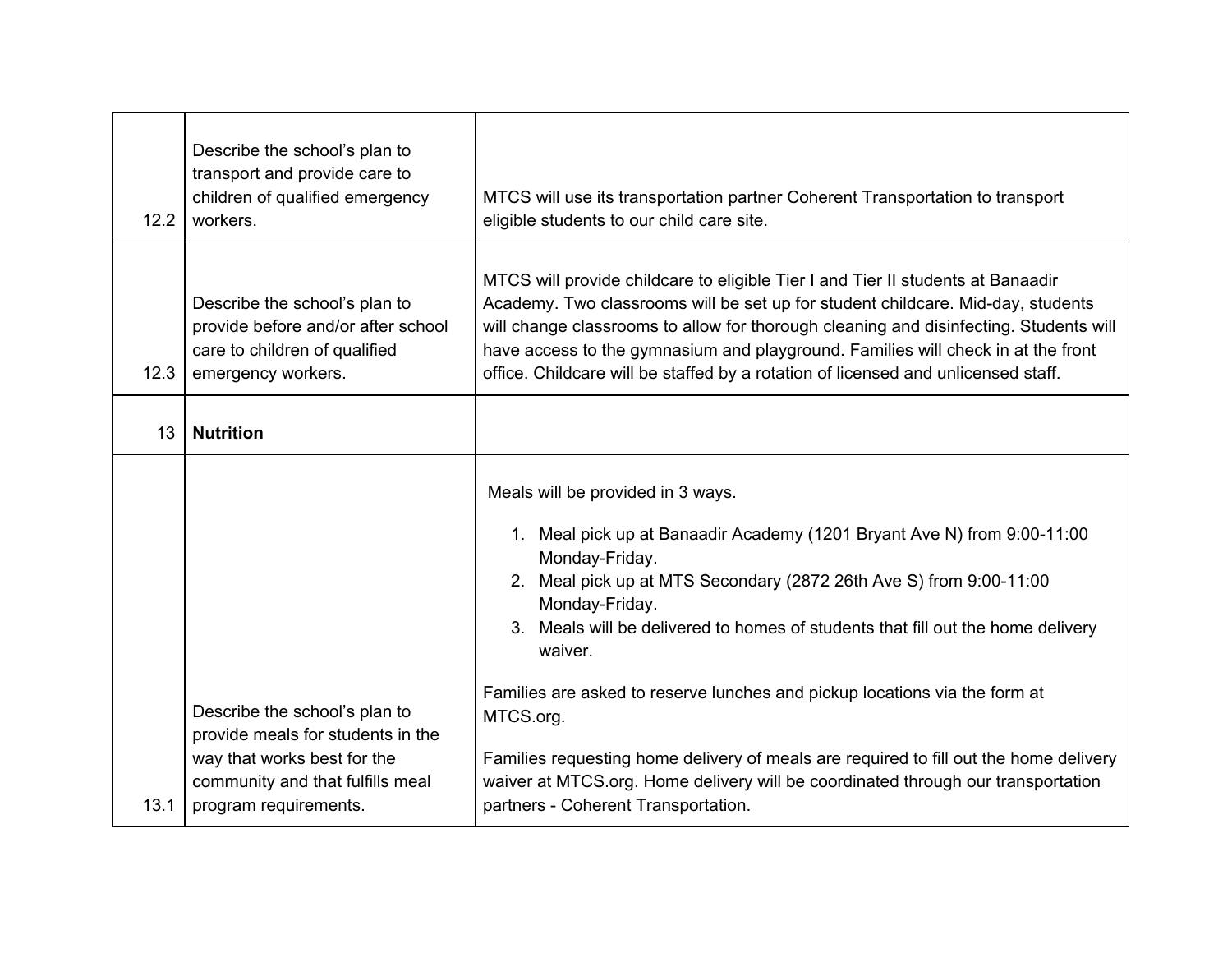| 14   | <b>Meals and/or Instructional</b><br><b>Material Pick-up</b>                                                                                                                           |                                                                                                                                                                                                                                                                                                                                                                                                                                                                                                                                                                                                                                                                                                                                                                                                                                                                                                                                                                                                                               |
|------|----------------------------------------------------------------------------------------------------------------------------------------------------------------------------------------|-------------------------------------------------------------------------------------------------------------------------------------------------------------------------------------------------------------------------------------------------------------------------------------------------------------------------------------------------------------------------------------------------------------------------------------------------------------------------------------------------------------------------------------------------------------------------------------------------------------------------------------------------------------------------------------------------------------------------------------------------------------------------------------------------------------------------------------------------------------------------------------------------------------------------------------------------------------------------------------------------------------------------------|
| 14.1 | Describe the school's plan to<br>develop and implement means for<br>students to get meals and/or<br>instructional materials considering<br>variable constraints and<br>opportunities.  | MTS Secondary and Banaadir Academy will be open daily from 9:00-11:00 to allow<br>for parents to pick up technology devices or meals.                                                                                                                                                                                                                                                                                                                                                                                                                                                                                                                                                                                                                                                                                                                                                                                                                                                                                         |
| 15   | <b>Health and Wellness</b>                                                                                                                                                             |                                                                                                                                                                                                                                                                                                                                                                                                                                                                                                                                                                                                                                                                                                                                                                                                                                                                                                                                                                                                                               |
| 15.1 | Describe the school's plan to<br>provide information to help staff and<br>parents talk with children about the<br>COVID-19 outbreak to adapt to<br>living and working with this issue. | MTCS will continue to work specifically through the district's Licensed School Nurse,<br>Director of Diversity and Equity, Social Workers, Family Liaisons, district and site<br>based leaders, and all staff as a means of working collaboratively to engage with all<br>families and staff, via online chats and/or phone calls, in support of talking with<br>children about COVID-19 and adapting to the world we currently live in.<br>MTCS will focus on supporting and engaging the entire MTCS community in such<br>endeavors as we are all impacted by what is taking place. The district will continue<br>to monitor the already identified state and federal websites (MDE, MDH, CDC, etc.)<br>to access tools and resources for how to work with and communicate with children<br>during these challenging times. More so, staff will be purposeful about listening,<br>validating, and ensuring each other that we can get through this by supporting one<br>another will aid in progress and feeling supported. |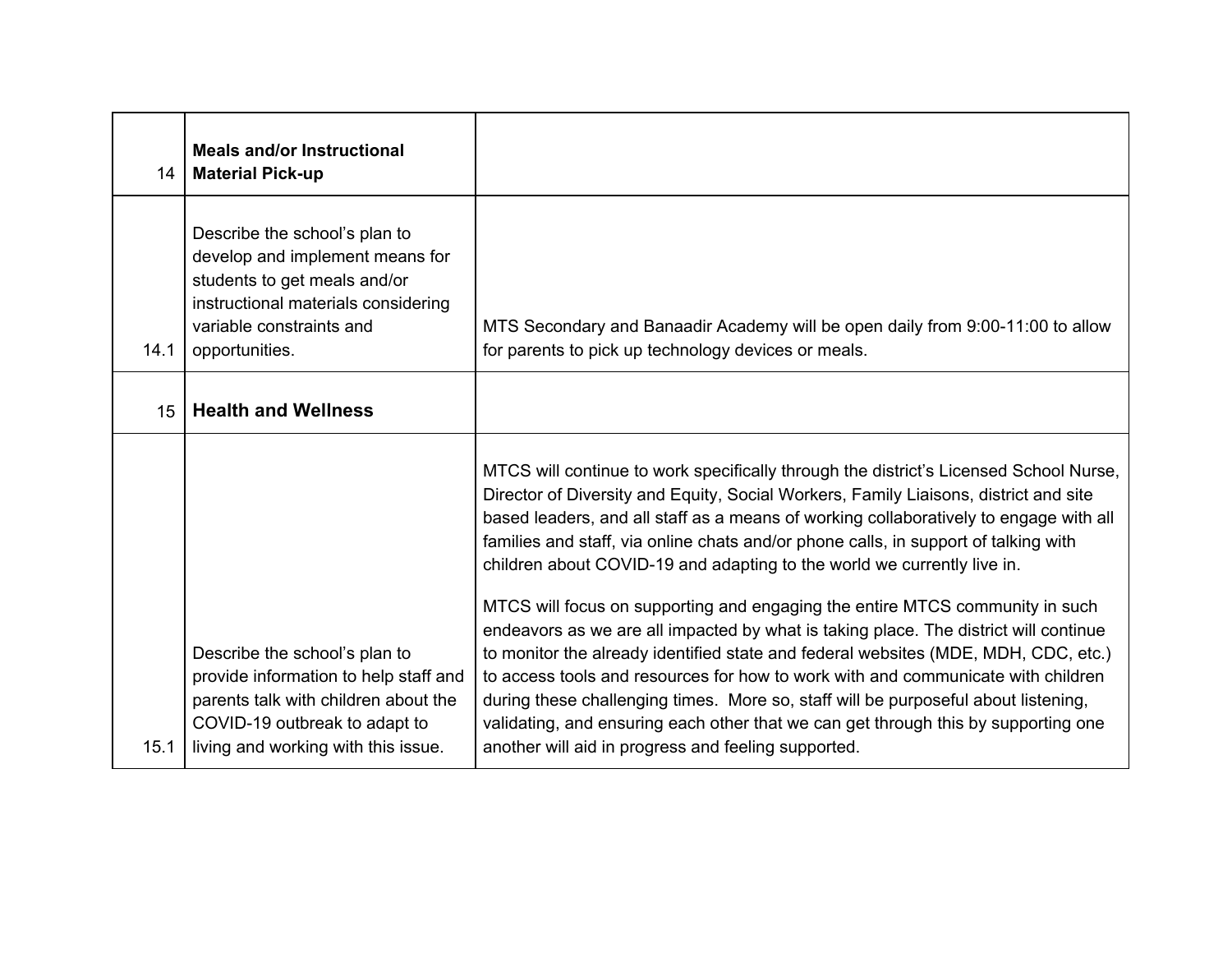| 15.2 | Describe the school's plan to raise<br>awareness of and prepare staff to<br>cope with the potential impact these<br>closures will have on the mental<br>health and wellbeing of students,<br>staff, and families. | MTCS will utilize the Director of Diversity and Equity along with all social workers in<br>collaboration with district and site based leadership teams in support of providing<br>professional development, formats for dialogue with individual staff, groups of staff,<br>on-going check ins with students, families, as well as staff. MTCS will continue to<br>be mindful of the significant change and disruption we are going through on a global<br>level and the impact upon each and every individual. Included in staff and family<br>communications will be acknowledgement of the opportunity for individuals<br>experiencing heightened levels of stress, anxiety, and fear resulting from such<br>uncertain and precarious times. In working with the trained and licensed mental<br>health professionals noted above, as well others through MTCS, we work to train<br>and support all in recognizing signs that may indicate concerns pertaining to mental<br>health or other so that we may provide support in a timely, thoughtful and<br>sustainable manner.<br>More so, MTCS will be purposeful to engage with each and every student, family<br>members, and each other so that we can work as a community to get through such<br>uncertain and isolating times and provide access to additional resources as needed. |
|------|-------------------------------------------------------------------------------------------------------------------------------------------------------------------------------------------------------------------|--------------------------------------------------------------------------------------------------------------------------------------------------------------------------------------------------------------------------------------------------------------------------------------------------------------------------------------------------------------------------------------------------------------------------------------------------------------------------------------------------------------------------------------------------------------------------------------------------------------------------------------------------------------------------------------------------------------------------------------------------------------------------------------------------------------------------------------------------------------------------------------------------------------------------------------------------------------------------------------------------------------------------------------------------------------------------------------------------------------------------------------------------------------------------------------------------------------------------------------------------------------------------------------------------------------------------------------------|
| 15.3 | Describe the health practices the<br>school will implement to protect<br>staff, students and others from the<br>spread of Coronavirus.                                                                            | MTCS will continue to follow all recommendations/mandates per the CDC, MDE,<br>State and Federal government. MTCS will continue to support folks working from<br>home and not require individuals to physically report to a site. Additionally, we<br>encourage and support individuals becoming ill to stay home without fear of<br>repercussions. Frequent hand washing, use of CDC recommended disinfectants,<br>covering coughs, social distancing, working remotely, the implementation of<br>Distance Learning, identifying isolated areas for those may be exhibiting illness, and<br>utilization of Family Liaisons to communicate with families speaking in their native<br>language to provide resources and information for help, are just a few of the health<br>practices instituted by MTCS to support and maintain the health and safety of<br>everyone. MTCS is also engaging in frequent communication with licensed health                                                                                                                                                                                                                                                                                                                                                                                               |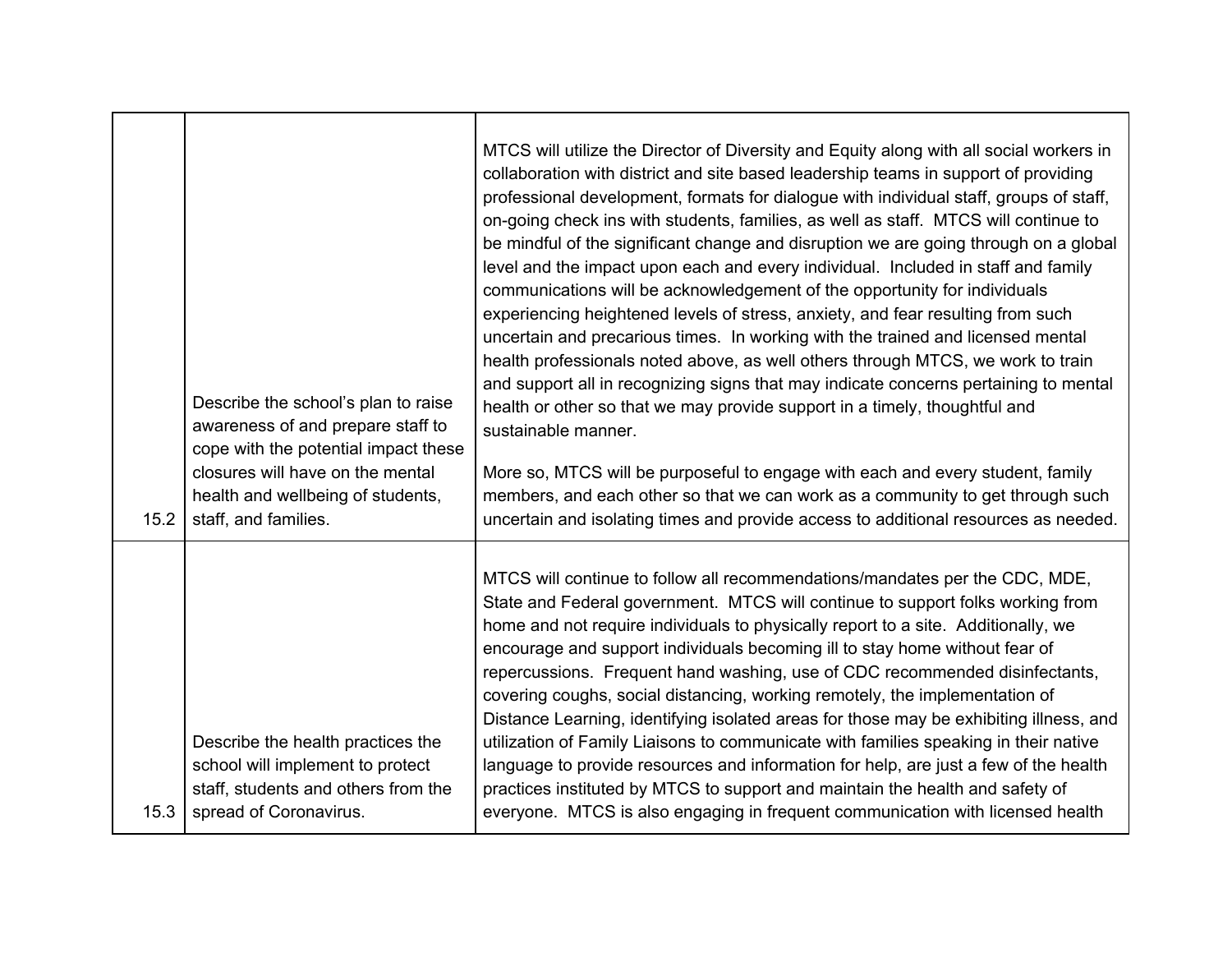|      |                                                                                                   | care professionals to support any at-risk students, families, staff/faculty and what<br>steps should be taken to support these individuals.<br>MTCS will continue to send out and post current information and links/resources to<br>further information regarding best practices for addressing and working through the<br>spread of Coronavirus. MTCS will work with our health partners/professionals to<br>track any illnesses, and report such identifications to the proper authorities, so that<br>appropriate and timely responses can be taken.                                                                                  |
|------|---------------------------------------------------------------------------------------------------|-------------------------------------------------------------------------------------------------------------------------------------------------------------------------------------------------------------------------------------------------------------------------------------------------------------------------------------------------------------------------------------------------------------------------------------------------------------------------------------------------------------------------------------------------------------------------------------------------------------------------------------------|
| 16   | <b>Mental Health Support Resources</b>                                                            |                                                                                                                                                                                                                                                                                                                                                                                                                                                                                                                                                                                                                                           |
| 16.1 | Describe the school's plan to<br>address bullying during the distance<br>learning program season. | MTCS will continue to utilize all staff to work closely with families and students to<br>address any and all incidences of bullying during the implementation of Distance<br>Learning. MTCS will utilize the Director of Equity and Diversity, School Social<br>Workers, Family Liaisons, and all other staff to keep in contact and/or be available<br>to students and families on a daily basis in support of the social, emotional,<br>academic, and physical well being of all those we serve. As always, any incidents<br>of bullying are encouraged to be reported immediately so that the district can<br>respond to the incident. |
| 16.2 | Describe the school's plan to<br>address bullying during the distance<br>learning program season. | MTCS will continue to utilize all staff to work closely with families and students to<br>address any and all incidences of bullying during the implementation of Distance<br>Learning. MTCS will utilize the Director of Equity and Diversity, School Social<br>Workers, Family Liaisons, and all other staff to keep in contact and/or be available<br>to students and families on a daily basis in support of the social, emotional,<br>academic, and physical well being of all those we serve. As always, any incidents<br>of bullying are encouraged to be reported immediately so that the district can<br>respond to the incident. |